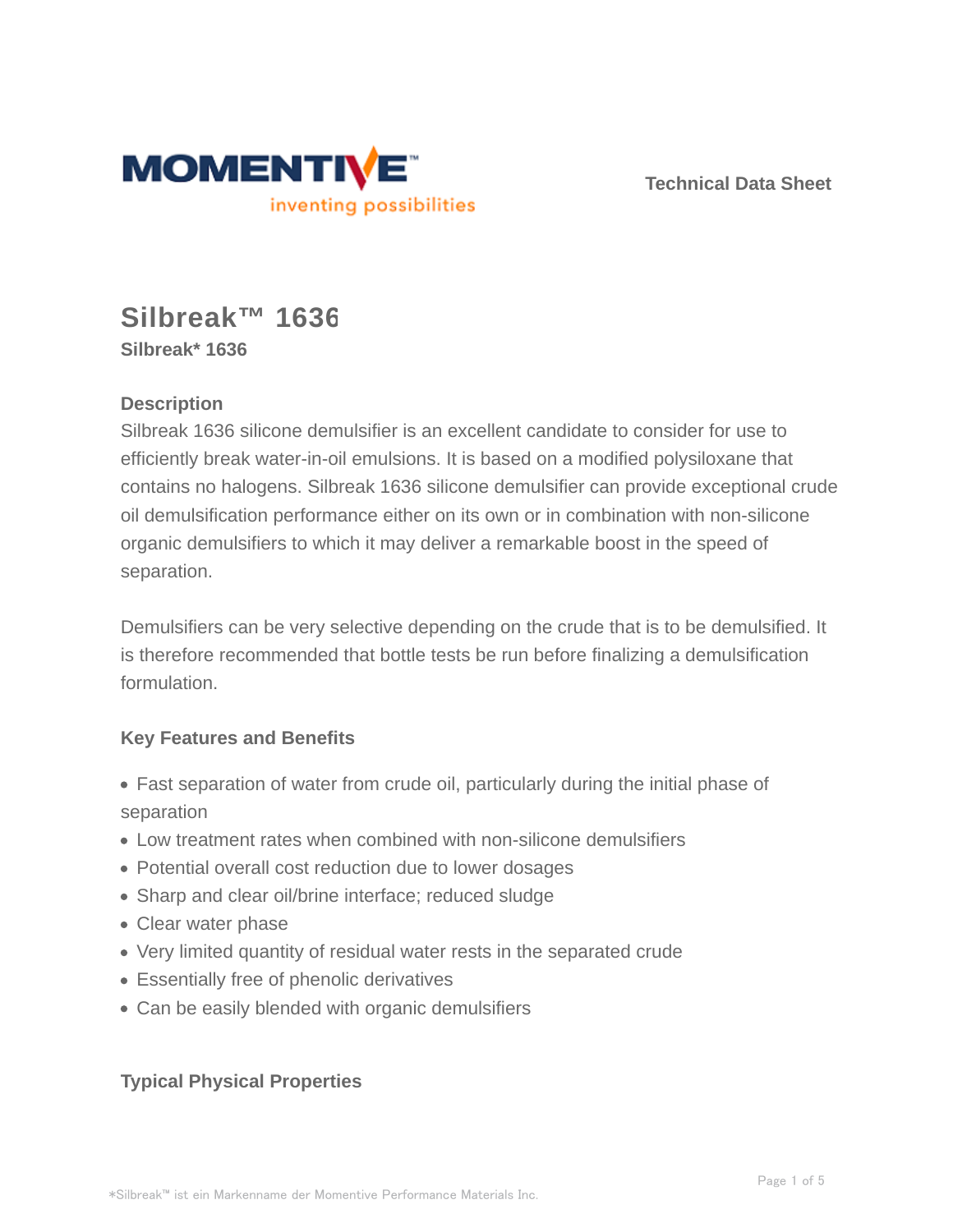| Polarity (HLB)                   | 4              |  |
|----------------------------------|----------------|--|
| <b>RSN</b>                       | 12             |  |
| Viscosity cSt, 20°C              | 170            |  |
| Density g/ml, 20°C               | 0.932          |  |
| Silicone Molecular Weight        | 7000-10000     |  |
| Solubility in Water (1%)         | Insoluble      |  |
| <b>Preferred Solvent</b>         | 2-ethylhexanol |  |
| Flash Point Tag Closed Cup, (°C) | 81             |  |

The information shown above on the polarity and molecular weight may be useful when blending with other materials is desired. The polarity is based on the best estimate of HLB as calculated from the solubility parameters (Barton, A.F.M. Handbook of Solubility Parameters and Other Cohesion Parameters, Boca Raton: CRC Press, 1983) based on the composition of Silbreak 1636 silicone demulsifier.

The RSN value was determined experimentally.

Typical data are average data and actual values may vary. Typical data shall not be used as product specifications.

## **Product Usage**

Silbreak 1636 silicone demulsifier can be introduced into the stream of emulsified crude oil as a solution in an organic solvent. We recommend 2-ethylhexanol but other solvents may also be used. Silbreak 1636 silicone demulsifier is only dispersible in aromatic solvents forming a hazy solution in xylene at a 5% concentration.

Blending with commonly used organic demulsifiers can be an equally effective way of using Silbreak 1636 silicone demulsifier. In such cases, Silbreak 1636 silicone demulsifier can be used at levels as high as 50% of the final formulation, although it may provide benefits at levels as low as 10%. In some cases a compatibilizing solvent may be necessary.

#### **Patent Status**

Technical subject matter in this publication is described and protected by one or more of the following U.S. Patents and their foreign counterpart patents and/or patent applications: U.S. Patent Nos. 6,001,140 and 6,221,815. Other U.S. and foreign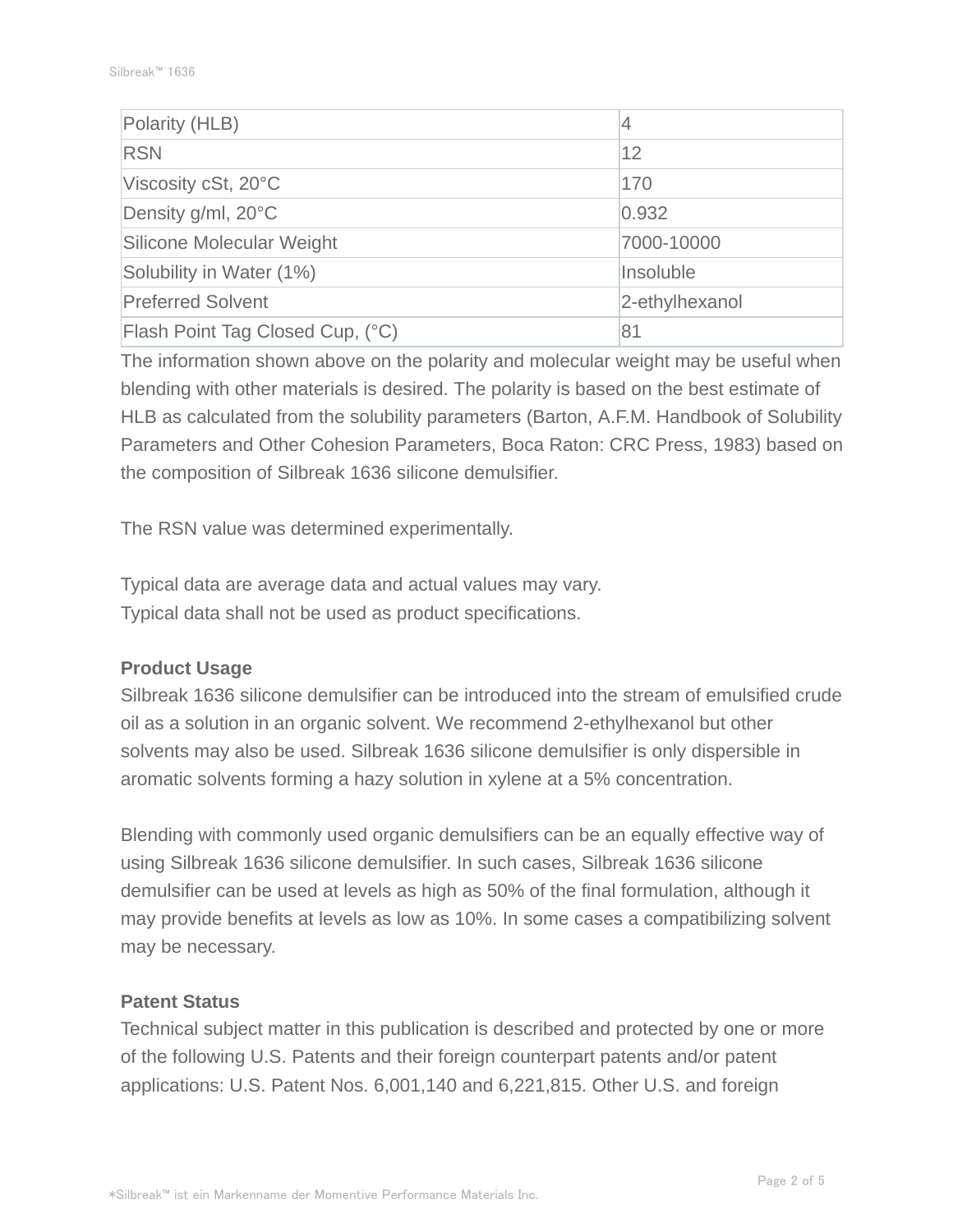patents and/or patent applications not listed covering the subject matter may be relevant.

Nothing contained herein shall be construed to imply the nonexistence of any relevant patents or to constitute the permission, inducement or recommendation to practice any invention covered by any patent, without authority from the owner of the patent.

## **Product Safety, Handling and Storage**

Silbreak 1636 silicone demulsifier should be stored between 0°C and 40°C to facilitate ease of handling; storage at lower or slightly higher temperatures (do not exceed 50°C) should not affect demulsification properties so long as the product has been stored in the original unopened package and is still within the stated shelf life.

Customers should review the latest Safety Data Sheet (SDS) and label for product safety information, safe handling instructions, personal protective equipment if necessary, emergency service contact information, and any special storage conditions required for safety. Momentive Performance Materials (MPM) maintains an aroundthe-clock emergency service for its products. SDS are available at www.momentive.com or, upon request, from any MPM representative. For product storage and handling procedures to maintain the product quality within our stated specifications, please review Certificates of Analysis, which are available in the Order Center. Use of other materials in conjunction with MPM products (for example, primers) may require additional precautions. Please review and follow the safety information provided by the manufacturer of such other materials.

## **Limitations**

Customers must evaluate Momentive Performance Materials products and make their own determination as to fitness of use in their particular applications.

**Contact Information** Email commercial.services@momentive.com

## **Telephone**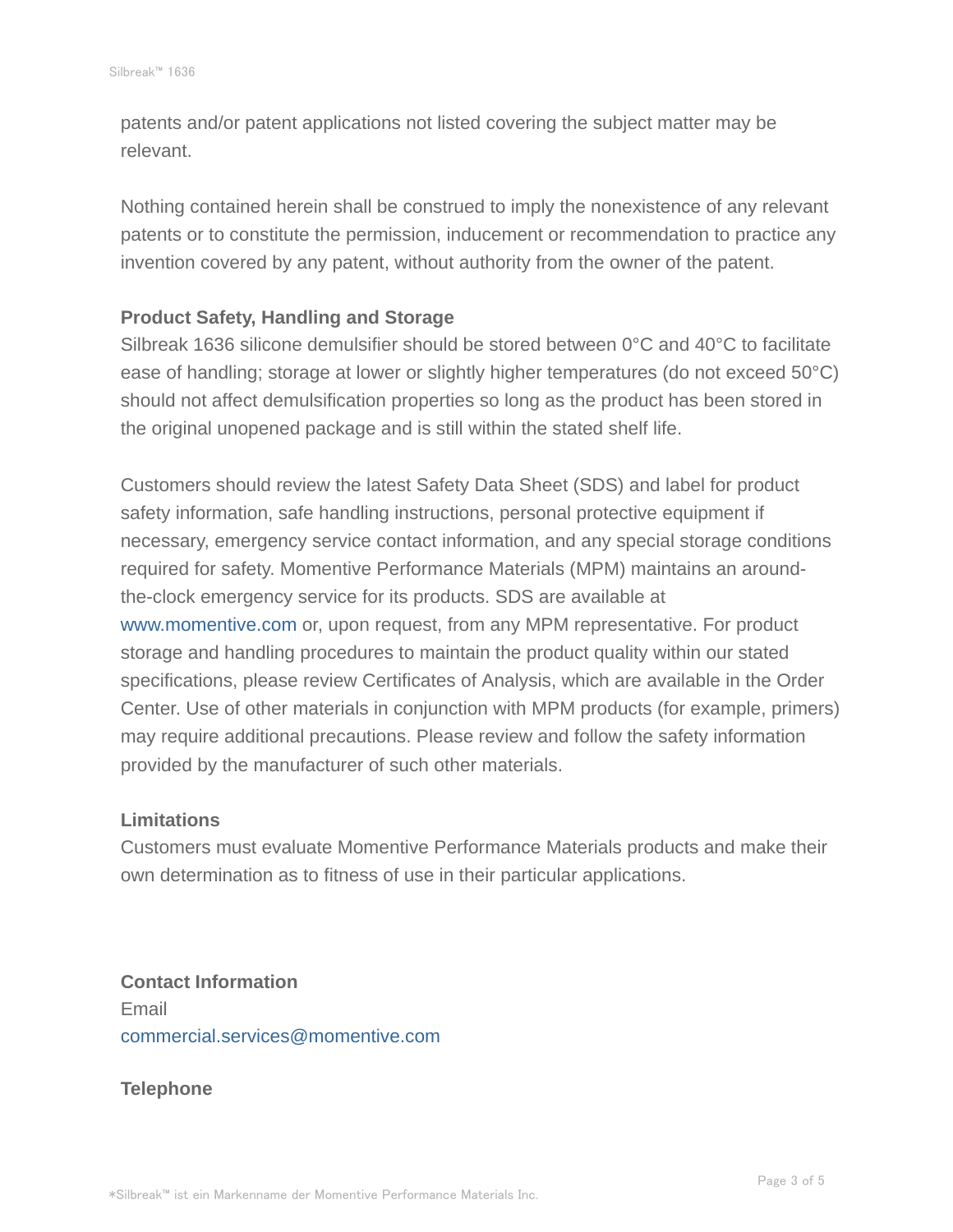| <b>Latin America</b> | <b>EMEAI- Europe, Middle</b><br>East, Africa & India | <b>ASIA PACIFIC</b> |
|----------------------|------------------------------------------------------|---------------------|
| <b>Brazil</b>        | <b>Europe</b>                                        | <b>China</b>        |
| +55 11 4534 9650     | +390510924300                                        | 800 820 0202        |
| Direct Number        | Direct number                                        | Toll free           |
|                      |                                                      | +86 21 3860 4892    |
|                      |                                                      | Direct number       |
| <b>Mexico</b>        | India, Middle East &                                 | Japan               |
| +52 55 2169 7670     | <b>Africa</b>                                        | +81 3 5544 3111     |
| <b>Direct Number</b> | + 91 44 71212207                                     | Direct number       |
|                      | Direct number*                                       |                     |
|                      | *All Middle Eastern                                  | Korea               |
|                      | countries, Africa, India,                            | +82 2 6201 4600     |
|                      |                                                      |                     |

For literature and technical assistance, visit our website at: www.momentive.com

#### **DISCLAIMER:**

**THE MATERIALS, PRODUCTS AND SERVICES OF MOMENTIVE PERFORMANCE MATERIALS INC. AND ITS SUBSIDIARIES AND AFFILIATES (COLLECTIVELY "SUPPLIER"), ARE SOLD SUBJECT TO SUPPLIER'S STANDARD CONDITIONS OF SALE, WHICH ARE INCLUDED IN THE APPLICABLE DISTRIBUTOR OR OTHER SALES AGREEMENT, PRINTED ON THE BACK OF ORDER ACKNOWLEDGMENTS AND INVOICES, AND AVAILABLE UPON REQUEST. ALTHOUGH ANY INFORMATION, RECOMMENDATIONS, OR ADVICE CONTAINED HEREIN IS GIVEN IN GOOD FAITH, SUPPLIER MAKES NO WARRANTY OR GUARANTEE, EXPRESS OR IMPLIED, (i) THAT THE RESULTS DESCRIBED HEREIN WILL BE OBTAINED UNDER END-USE CONDITIONS, OR (ii) AS TO THE EFFECTIVENESS OR SAFETY OF ANY DESIGN INCORPORATING ITS PRODUCTS, MATERIALS, SERVICES, RECOMMENDATIONS OR ADVICE. EXCEPT AS PROVIDED IN SUPPLIER'S STANDARD CONDITIONS OF SALE, SUPPLIER AND ITS REPRESENTATIVES SHALL IN NO EVENT BE RESPONSIBLE FOR ANY LOSS RESULTING FROM ANY USE OF ITS MATERIALS, PRODUCTS OR SERVICES DESCRIBED HEREIN.** Each user bears full responsibility for making its own determination as to the suitability of Supplier's materials, services, recommendations, or advice for its own particular use. Each user must identify and